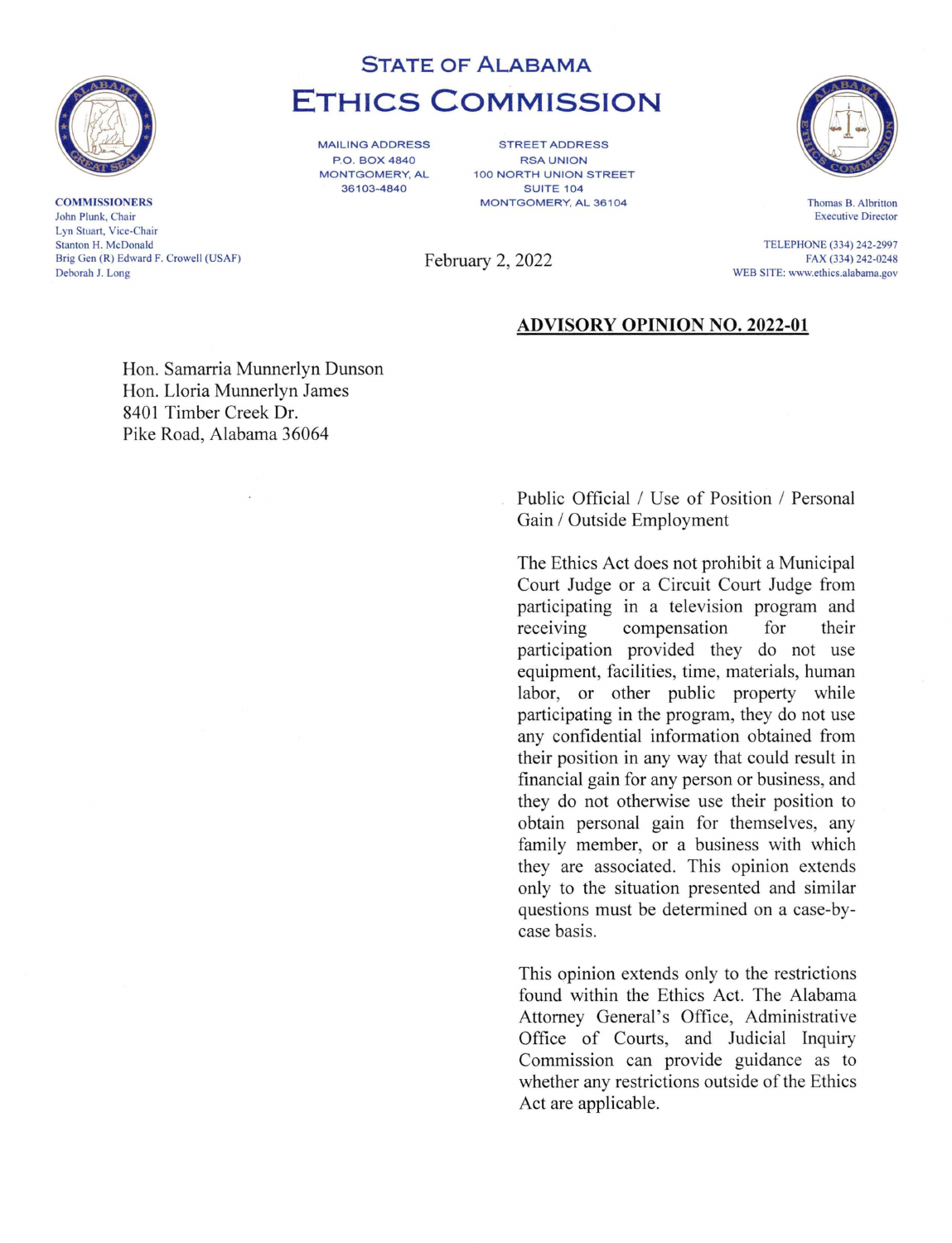Dear Judge Dunson and Judge James:

The Alabama Ethics Commission is in receipt of your request for an Advisory Opinion of this Commission, and this opinion is issued pursuant to that request.

## **FACTS**

On November 2, 2021, Samarria Munnerlyn Dunson, a Municipal Court judge in Montgomery, and Lloria Munnerlyn James, a Circuit Court Judge in Montgomery, were contacted by MGM Television to discuss a potential television project. It was explained that Executive Producers of MGM saw Judge Dunson and Judge James ("the sisters") on the Kelly Clarkson show in 2021 and enjoyed their energy and interest in serving the community, most notably youth. Thereafter, they followed the sisters on social media and respected the work they did in the community, in addition to speeches provided to women's groups and youth motivating listeners to compartmentalize their lives and other strategies for success.

The project that MGM television is asking the sisters to consider is a non-legal television show in which the sisters would assist actors who are playing the roles of teenagers as they address conflicts. The working title is Teen Court. The sisters would hear scenarios acted out by paid actors and then talk them through methods to resolve the conflict. None of the resolutions would be legally binding and none of the actors would be representing scenarios currently binding in any legal action. The sisters are not asked to mediate or arbitrate or provide any judgements or verdicts. The show is for entertainment value only but would allow the chance to mentor by providing youth, on a large-scale platform, the ability to visualize how to appropriately resolve disagreements.

The sisters desire to take part in this opportunity. After reviewing the terms associated with this project, they have determined that this unique opportunity will not conflict with their public employment. They will not use public property, time, labor, or equipment. Episodes will be taped in a condensed manner and will only take place while they are on annual leave or during weekends or holidays.

The sisters will be compensated by California-based JamCam Productions, LLC, in affiliation with MGM Television as contractors of JamCam Productions and not employees. The production company's payment to the sisters will be for their roles as actresses in the series and will not influence their judicial decisions in Montgomery, Alabama.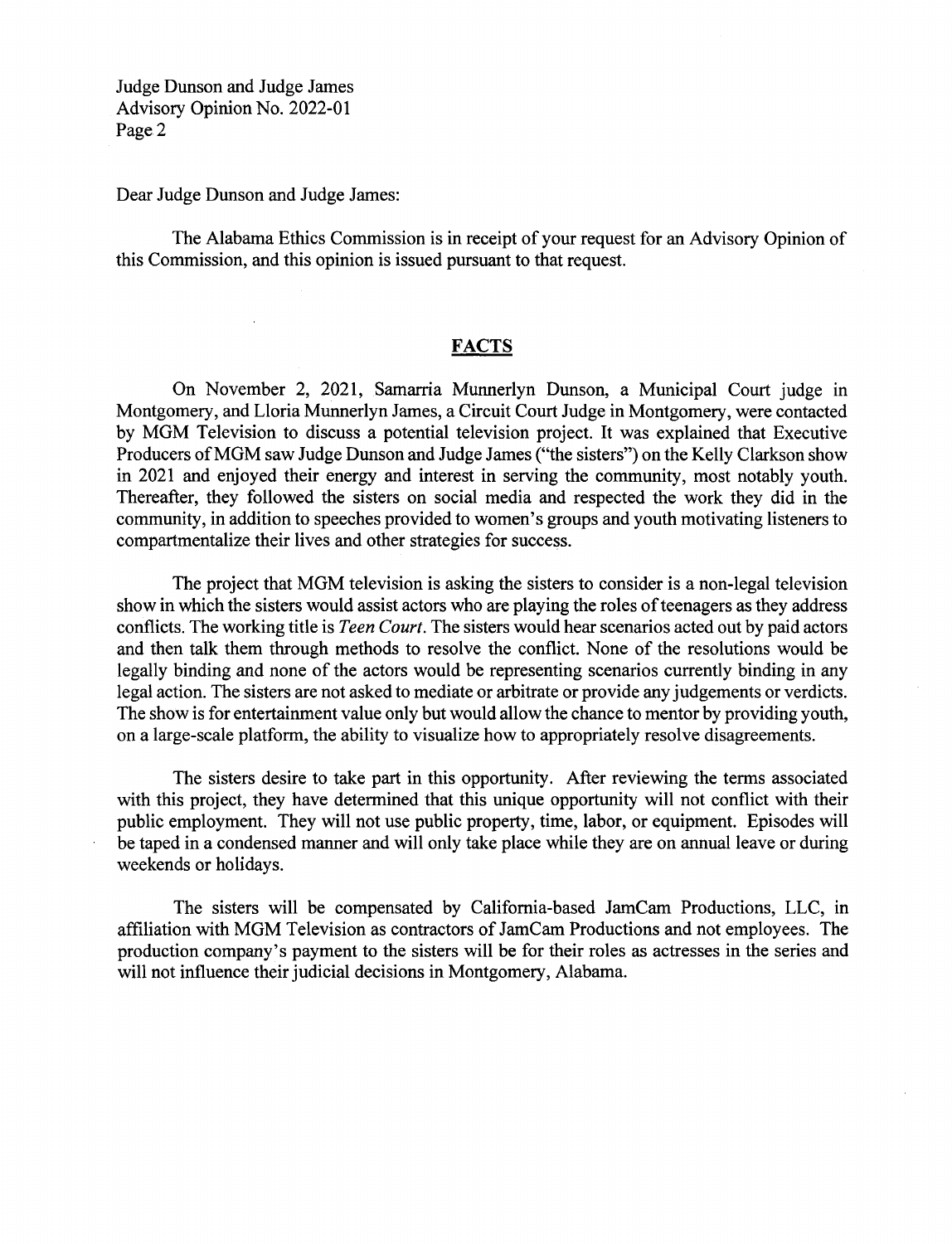#### QUESTION PRESENTED

Whether the Ethics Act prohibits the sisters from participating in the television show and being compensated by JamCam Productions, LLC.

#### ANALYSIS

The question presented requires a fact-specific analysis. Therefore, this opinion extends only to the situation presented by Judge Dunson and Judge James. Any similar questions or issues must be examined on a case-by-case basis.

As Municipal Court and Circuit Court judges, both Judge Dunson and Judge James are public officials.'

It is also essential to the proper operation of government that those best qualified be encouraged to serve in government. Accordingly, legal safeguards against conflicts of interest shall be so designed as not to unnecessarily or unreasonably impede the service of those men and women who are elected or appointed to do so. An essential principal underlying our governmental structure is that its public officials and public employees should not be denied the opportunity, available to all other citizens, to acquire and retain private economic and other interest, except where conflicts with the responsibility of public officials and public employees to the public cannot be avoided. $<sup>2</sup>$ </sup>

The Ethics Act does not prohibit the sisters from participating in the television show in question or from receiving compensation from JamCam Productions for their participation. The sisters are prohibited from using their positions for personal gain for themselves, a family member, or a business with which they are associated.<sup>3</sup>

<sup>&#</sup>x27; "(27) PUBLIC OFFICIAL. Any person elected to public office, whether or not that person has taken office, by the vote of the people at state, county, or municipal level of government or their instrumentalities, including governmental corporations, and any person appointed to a position at the state, county, or municipal level of government or their instrumentalities, including governmental corporations. For purposes of this chapter, a public official includes the chairs and vice-chairs or the equivalent offices of each state political party as defined in Section 17-13-40." Ala. Code § 36-25-1(27).

<sup>2</sup> Ala. Code § 36-25-2(b).

<sup>&</sup>lt;sup>3</sup> "(a) No public official or public employee shall use or cause to be used his or her official position or office to obtain personal gain for himself or herself, or family member of the public employee or family member of the public official, or any business with which the person is associated unless the use and gain are otherwise specifically authorized by law. Personal gain is achieved when the public official, public employee, or a family member thereof receives, obtains, exerts control over, or otherwise converts to personal use the object constituting such personal gain." Ala. Code § 36- $25-5(a)$ .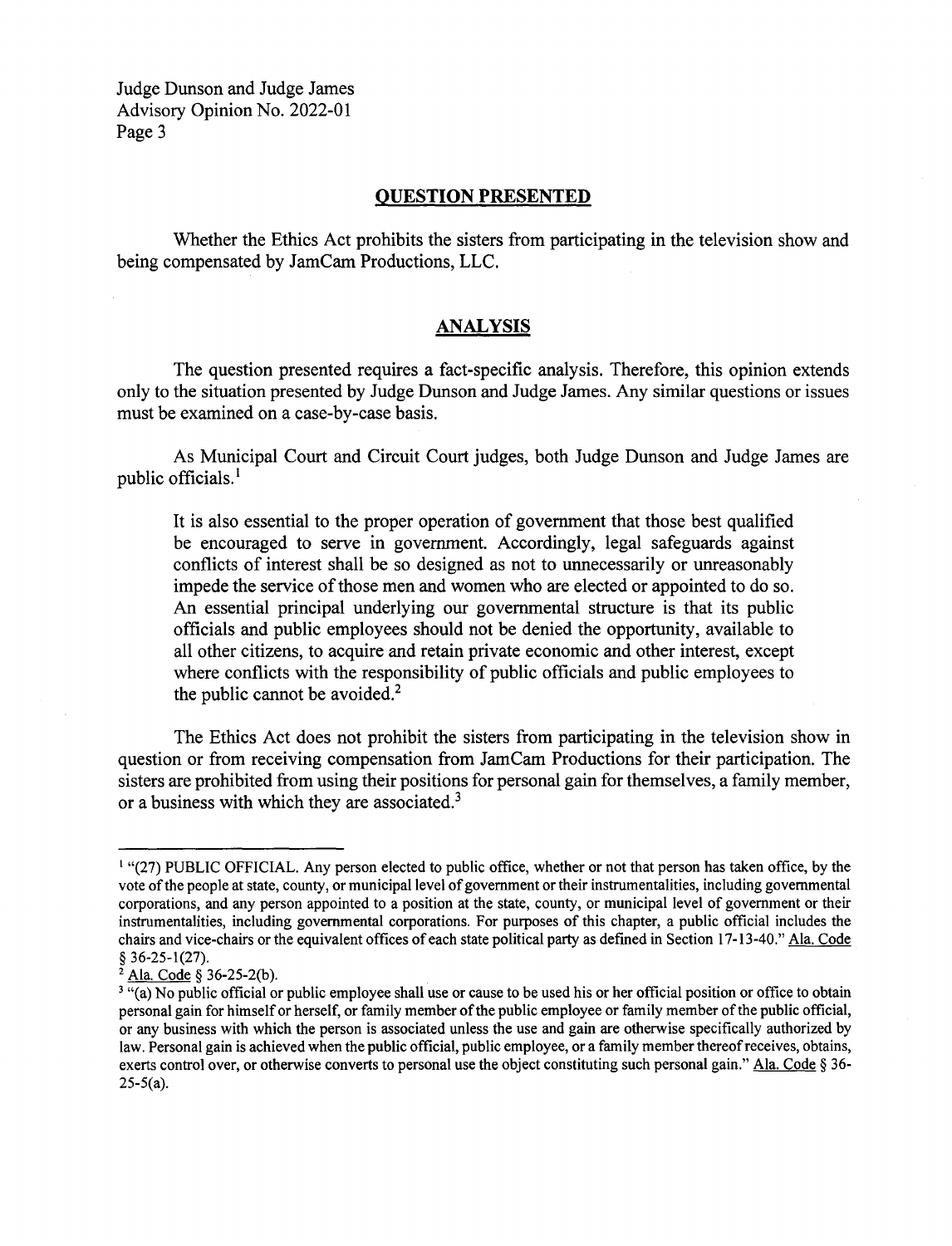An appearance by the sisters as judges on the show or the use of their titles as judges would not constitute a use of their position for personal gain. The sisters are prohibited from using equipment, facilities, time, materials, human labor, or other public property under their discretion or control for the private benefit or business benefit of any person, which would materially affect their financial interest, except as otherwise provided by law or as provided pursuant to a lawful employment agreement regulated by agency policy.<sup>4</sup> The sisters may not use or disclose any confidential information obtained from their position in any way that could result in financial gain for any person or business.<sup>5</sup> The sisters may also not solicit or receive anything for the purpose of corruptly influencing their official action.<sup>6</sup> Further, the sisters may not solicit or receive a "Thing" of Value" from a lobbyist, subordinate of a lobbyist, or a principal.<sup>7</sup> Neither JamCam Productions,

<sup>&</sup>lt;sup>4</sup> "(c) No public official or public employee shall use or cause to be used equipment, facilities, time, materials, human labor, or other public property under his or her discretion or control for the private benefit or business benefit of the public official, public employee, any other person, or principal campaign committee as defined in Section 17-22A-2, which would materially affect his or her financial interest, except as otherwise provided by law or as provided pursuant to a lawful employment agreement regulated by agency policy. Provided, however, nothing in this subsection shall be deemed to limit or otherwise prohibit communication between public officials or public employees and eleemosynary or membership organizations or such organizations communicating with public officials or public employees." Ala. Code § 36-25-5(c)

s "No public official, public employee, former public official or former public employee, for a period consistent with the statute of limitations as contained in this chapter, shall use or disclose confidential information gained in the course of or by reason of his or her position or employment in any way that could result in fmancial gain other than his or her regular salary as such public official or public employee for himself or herself, a family member of the public employee or family member of the public official, or for any other person or business." Ala. Code § 36-25-8.

<sup>&</sup>lt;sup>6</sup> "(a) No person shall offer or give to a public official or public employee or a member of the household of a public employee or a member of the household of the public official and none of the aforementioned shall solicit or receive anything for the purpose of corruptly influencing official action, regardless of whether or not the thing solicited or received is a thing of value.

<sup>(</sup>b) No public official or public employee shall solicit or receive anything for himself or herself or for a family member of the public employee or family member of the public official for the purpose of corruptly influencing official action, regardless of whether or not the thing solicited or received is a thing of value.

<sup>(</sup>c) No person shall offer or give a family member of the public official or family member of the public employee anything for the purpose of corruptly influencing official action, regardless of whether or not the thing offered or given is a thing of value.

<sup>(</sup>d) No public official or public employee, shall solicit or receive any money in addition to that received by the public official or public employee in an official capacity for advice or assistance on matters concerning the Legislature, lobbying a legislative body, an executive department or any public regulatory board, commission or other body of which he or she is a member. Notwithstanding the foregoing, nothing in this section shall be construed to prohibit a public official or public employee from the performance of his or her official duties or responsibilities.

<sup>(</sup>e) For purposes of this section, to act corruptly means to act voluntarily, deliberately, and dishonestly to either accomplish an unlawful end or result or to use an unlawful method or means to accomplish an otherwise lawful end or result." Ala. Code § 36-25-7.

 $^{\prime}$  "(a) No lobbyist, subordinate of a lobbyist, or principal shall offer or provide a thing of value to a public employee or public official or to a family member of the public employee or family member of the public official; and no public employee or public official or family member of the public employee or family member of the public official shall solicit or receive a thing of value from a lobbyist, subordinate of a lobbyist, or principal. Notwithstanding the foregoing, a lobbyist, or principal may offer or provide and a public official, public employee, or candidate may solicit or receive items of de minimis value." Ala. Code § 36-25-5.1.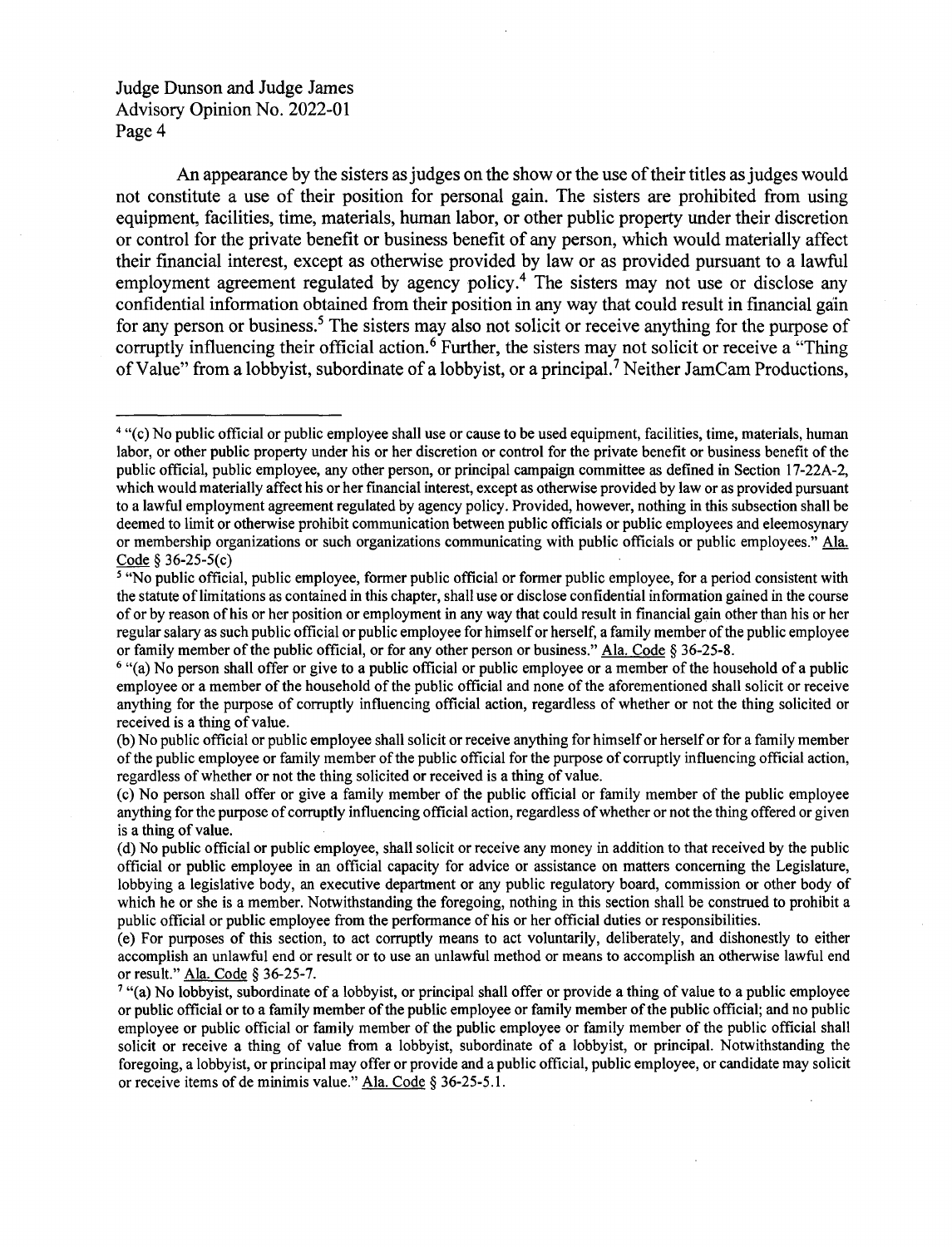LLC, nor MGM Television are registered as principals.<sup>8</sup>

This opinion extends only to the restrictions found within the Ethics Act.

#### **CONCLUSION**

The Ethics Act does not prohibit a Municipal Court Judge or a Circuit Court Judge from participating in a television program and receiving compensation for their participation provided they do not use equipment, facilities, time, materials, human labor, or other public property while participating in the program, they do not use any confidential information obtained from their position in any way that could result in financial gain for any person or business, and they do not otherwise use their position to obtain personal gain for themselves, any family member, or a business with which they are associated. This opinion extends only to the situation presented and similar questions must be determined on a case-by-case basis.

This opinion extends only to the restrictions found within the Ethics Act. The Alabama Attorney General's Office, Administrative Office of Courts, and Judicial Inquiry Commission can provide guidance as to whether any restrictions outside of the Ethics Act are applicable.

<sup>8</sup> "(24) PRINCIPAL. A person or business which employs, hires, or otherwise retains a lobbyist. A principal is not a lobbyist but is not allowed to give a thing of value." Ala. Code § 36-25-1(24).